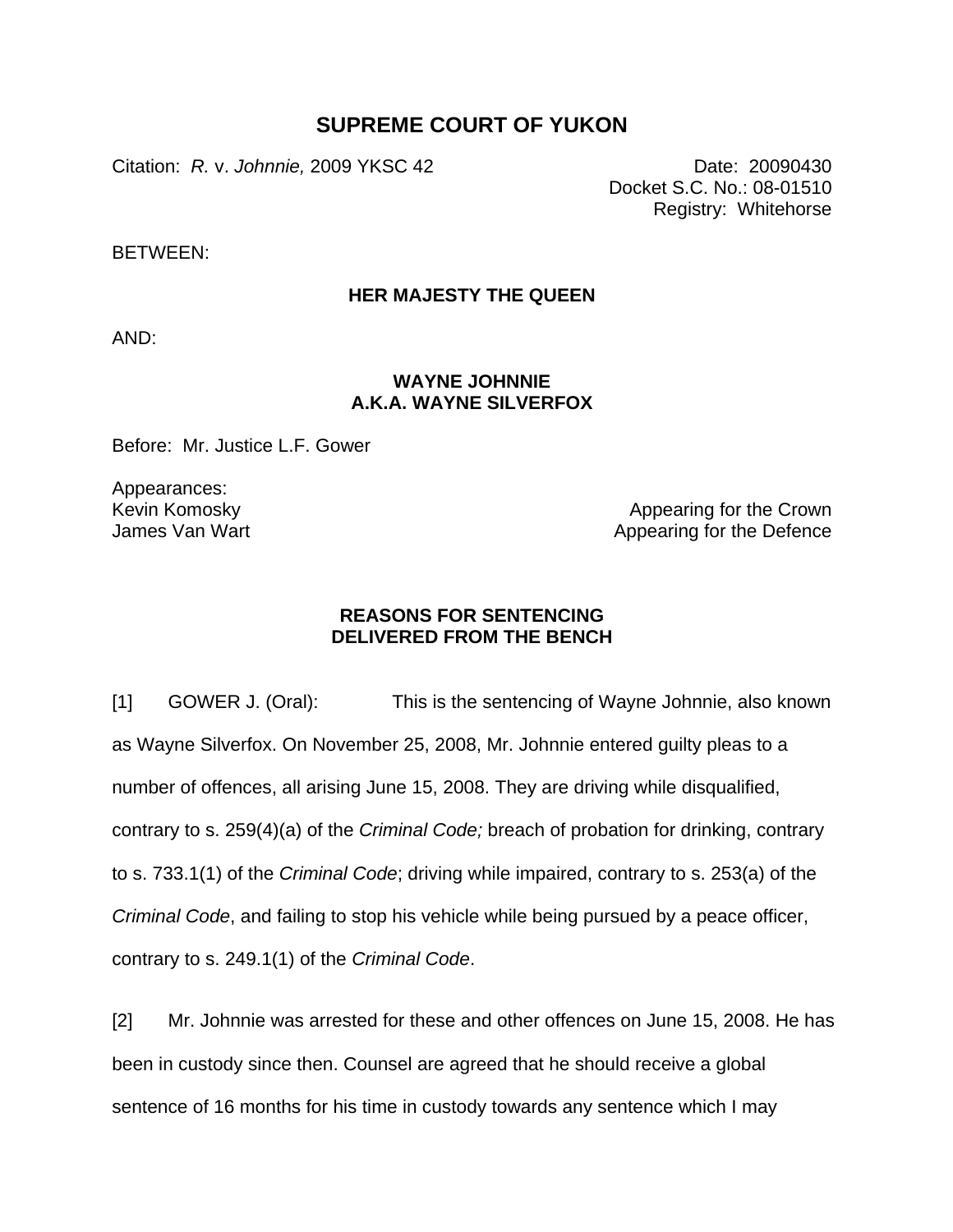impose.

[3] Mr. Johnnie originally waived his right to a preliminary inquiry and had the matter set for trial. However, in the fall of 2008, Mr. Johnnie saw fit to discharge his defence counsel, sought new counsel and subsequently decided to enter guilty pleas, as indicated. He then took steps to apply for a curative discharge. A mandatory bail review was held on March 4, 2009, and Mr. Johnnie's continued detention was ordered. He has since decided to abandon his application for a curative discharge and to proceed with his sentencing in the ordinary manner.

[4] The facts are as follows. Between one and two o'clock in the morning on June 15, 2008, the police received a complaint about an impaired driver driving a 1999 Dodge Ram pickup at a high rate of speed in the downtown area of Whitehorse. A number of other vehicles and pedestrians were in the downtown area at that time as various drinking establishments were in the process of closing.

[5] Police located Mr. Johnnie alone in his vehicle parked in front of the Lizards nightclub on Main Street and Fourth Avenue. Constable Gagnon parked behind Mr. Johnnie, with Constable Greer parked behind Constable Gagnon. Mr. Johnnie backed his pick-up truck out of the parking stall and accelerated heavily towards the intersection of Main Street and Fourth Avenue.

[6] At that time, Corporal Pelletier was driving a police vehicle through the intersection towards Mr. Johnnie. Mr. Johnnie rammed Corporal Pelletier's vehicle head on. He then backed up, striking Constable Gagnon's vehicle. He then went forward a second time, again ramming Corporal Pelletier's vehicle. He then began accelerating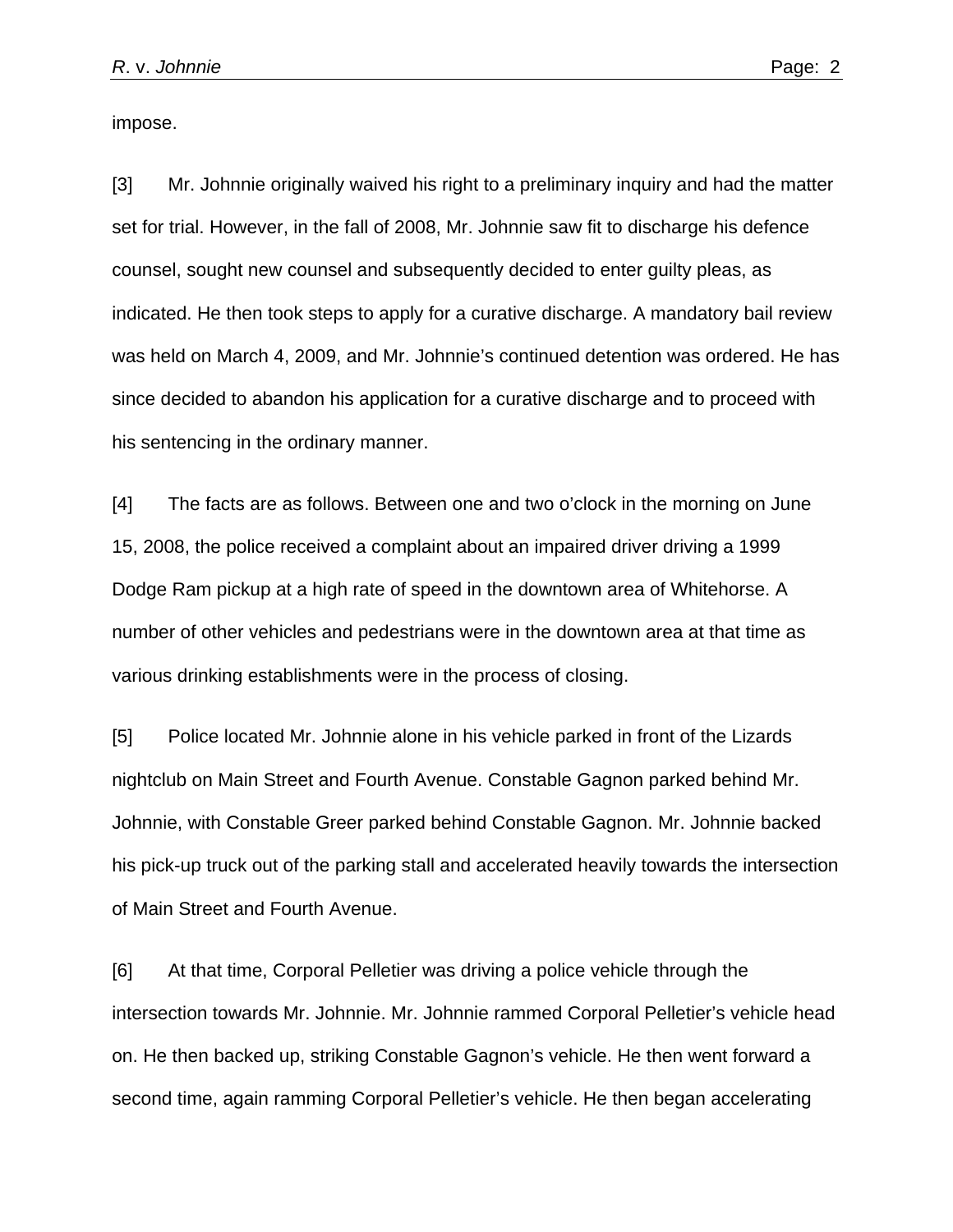such that he forced the front of his pickup truck onto the hood of Corporal Pelletier's police vehicle.

[7] Constables Gagnon and Greer were able to box in Mr. Johnnie's vehicle. Corporal Pelletier pepper-sprayed Mr. Johnnie through the open window of his pickup. Constable Gagnon drew his sidearm, approached Mr. Johnnie, removed him from the vehicle and arrested him.

[8] Mr. Johnnie was heavily intoxicated. He could barely walk, had a strong odour of alcohol on his breath and had slurred speech. At the detachment, a breath sample demand was made and Mr. Johnnie failed to provide a sample.

[9] At the time of the offences Mr. Johnnie was subject to a lifetime driving prohibition imposed in 1980 and a probation order following convictions in February 2005 for which he received a total of 15 months in jail.

[10] Mr. Johnnie's personal circumstances are as follows. He is 52 years of age. He has lived in Whitehorse most of his life. He is a member of the Little Salmon/Carmacks First Nation. He is a victim of the residential school experience. He was placed in the Carcross residential school in 1962, and four years later in Yukon Hall. In 1967 he was placed in the St. George's residential school in Lytton, British Columbia, and was not returned to Whitehorse until 1969. During this time he had almost no contact with his family and was physically and sexually abused.

[11] When he returned to Whitehorse he was unable to live with his parents because they were drinking too much. He was able to live with his grandparents who were also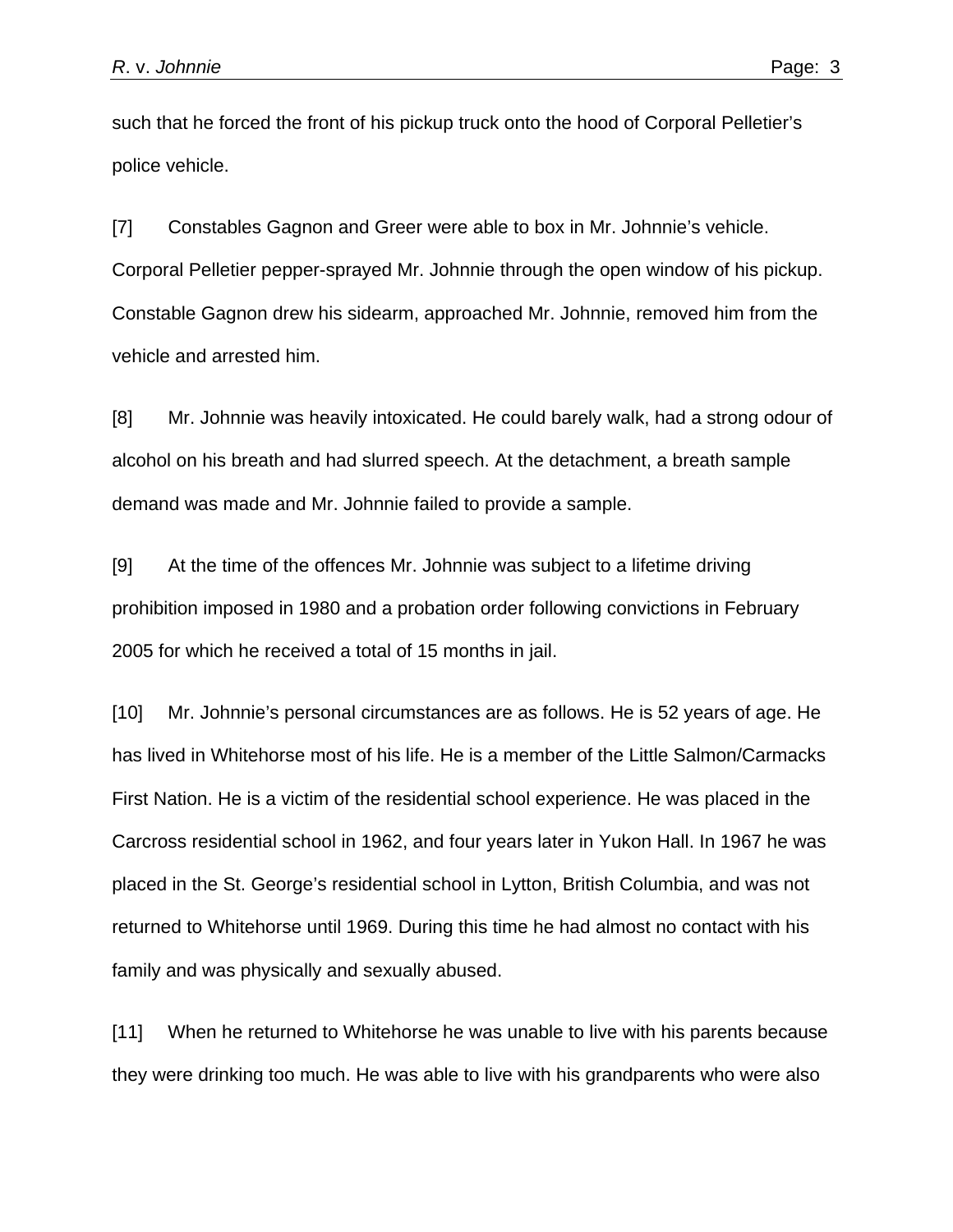alcoholics but were able to care for him.

[12] He completed his grade ten education. He has worked as a labourer, and for the last 15 to 20 years he has been self-employed in mechanics and construction. He has been an alcoholic since his pre-teen years, although he has had periods of sobriety and has attended alcohol counselling.

[13] Since being detained in custody, Mr. Johnnie has attended Alcoholics Anonymous meetings at the Whitehorse Correctional Centre and has met with a Kwanlin Dun alcohol counsellor on five occasions. He has also enrolled in the White Bison program run by Kevin Barr. He is about halfway through that program, which I understand runs about 16 or 18 weeks, and says that it has been the "most helpful" of all of the things that he has been doing since his arrest.

[14] He has also had a chance to reflect on the events of June 15, 2008. He is thankful that no one was hurt by his actions and apologizes to the RCMP. Mr. Johnnie addressed me personally, and indicated that he has been battling alcohol a long time, although he has denied he had a problem for many years. He says that he has now come to understand he simply "cannot drink" and that Kevin Barr of the White Bison program is willing to work with him on his sobriety.

[15] Mr. Johnnie has an unenviable criminal record totalling 69 convictions from 1973 to 2005. Thirteen of those convictions are for failures to appear or breaches of probation. Ten convictions are for drinking and driving and one is for failing to provide a sample for alcohol analysis. Thirteen of the convictions are for driving while disqualified. In addition, Mr. Johnnie has been sentenced to two separate terms in a federal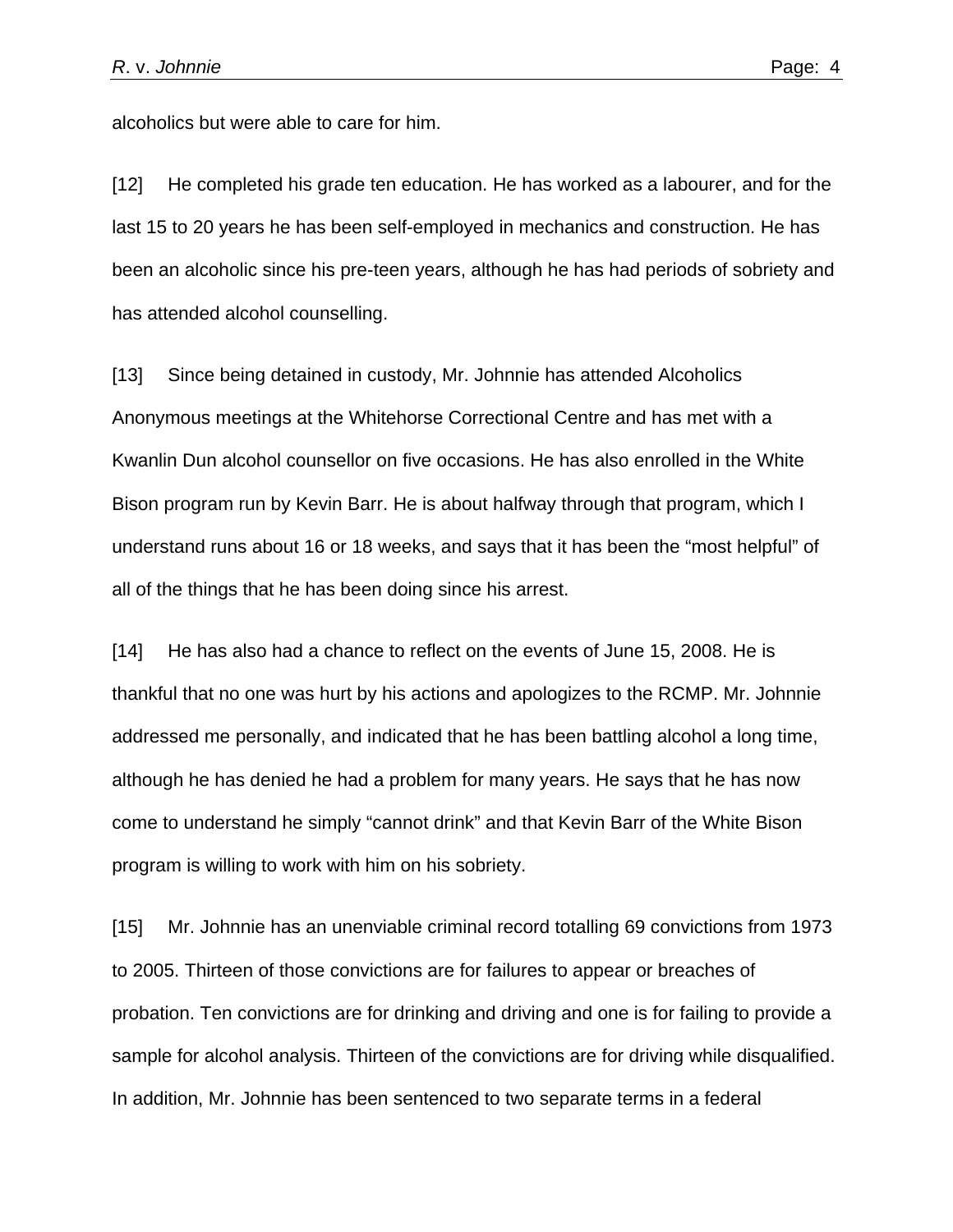penitentiary, one for a sentence of five years and another for a sentence of four and a half years.

[16] The Crown seeks a global sentence of four years, broken down as follows: for the impaired driving, two years; for the breach of probation, one year concurrent; for the drive while disqualified, one year consecutive; and for the failing to stop offence, one year consecutive. In addition, the Crown points out that a five-year driving prohibition is mandatory. Finally, because these offences are secondary designated offences under the *Criminal Code*, the Crown seeks a secondary DNA warrant, pursuant to s. 487.051 of the *Criminal Code*, noting that Mr. Johnnie has already provided such a sample.

[17] The Crown's review of the case law begins with an earlier sentencing decision involving Mr. Johnnie, *R.* v. *Johnny* (as written), (1980) June 20, 1980, Whitehorse, Yukon Territorial Court (unreported), where Judge Stuart was sentencing Mr. Johnnie to some 14 or 15 offences, including numerous drinking and driving and driving while disqualified offences. He said this:

> "… there comes a time when the court simply has to say you have had all the chances to stand up like a man and to be able to deal with your problem with alcohol in a more meaningful way than your record indicates that you have.

There is nothing new before me now, except you have now said to an alcohol counsellor you are willing to admit you have an alcohol problem and intend to do something about it. As I said many times before in this court, words are cheap and that actions speak much louder to the court than words."

[18] The Crown principally relies on the case of *R.* v. *Donnessey*, [1990] Y.J. No. 138, from the Yukon Court of Appeal. That case involved an accused charged with impaired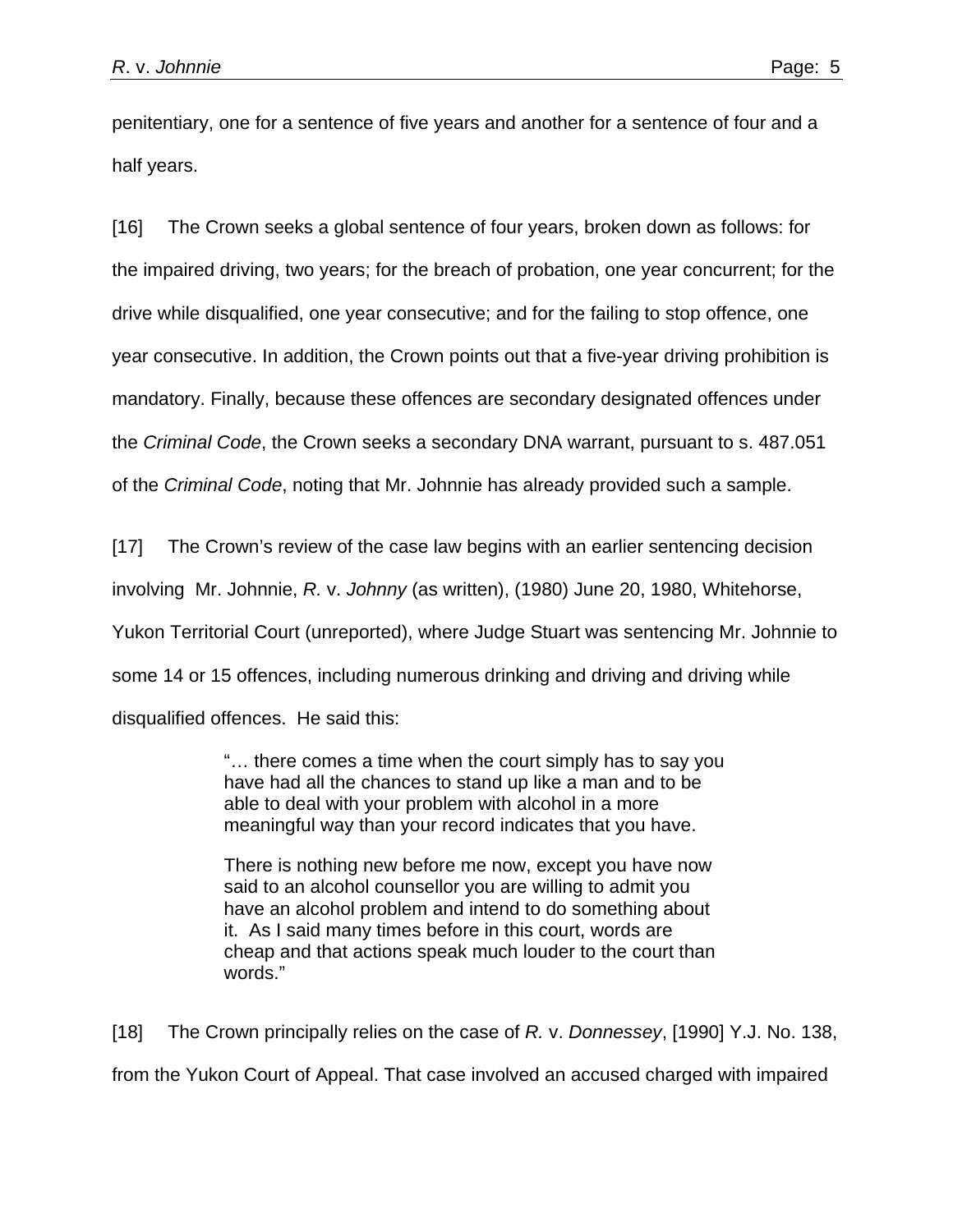driving and driving over .08 who had ten prior related convictions. The Court of Appeal

quoted from an earlier decision in *R.* v. *McVeigh* (1985), 22 C.C.C. (3d) 145 (Ont. C.A.),

where Associate Chief Justice MacKinnon said the following:

"…It is trite to say that every drinking driver is a potential killer.

Members of the public when they exercise their lawful right to use the highways of this province should not live in the fear that they may meet with a driver whose faculties are impaired by alcohol. It is true that many of those convicted of these crimes have never been convicted of other crimes and have good work and family records. It can be said on behalf of all such people that a light sentence would be in their best interests and be the most effective form of rehabilitation. However, it is obvious that such an approach has not gone any length towards solving the problem. In my opinion, these are the very ones who could be deterred by the prospect of a substantial sentence for drinking and driving if caught. General deterrence in these cases should be the predominant concern, and such deterrence is not realized by over-emphasizing that individual deterrence is seldom needed once tragedy has resulted from the driving."

In that case, the Court imposed a sentence of three years.

[19] The Crown also relies on *R.* v. *Taylor*, 2008 YKCA 001, a more recent decision of

the Yukon Court of Appeal. That case involved a sentencing for an offence of driving

while disqualified, which was the second such offence for that offender. At para. 10, the

Court stated:

"…The public safety concern to which the judge referred is real and pressing. Generally speaking, driving prohibitions must be obeyed and breaches sanctioned in a meaningful way. Specific deterrence for this man is required because of his bad criminal history and somewhat casual attitude towards the driving restriction."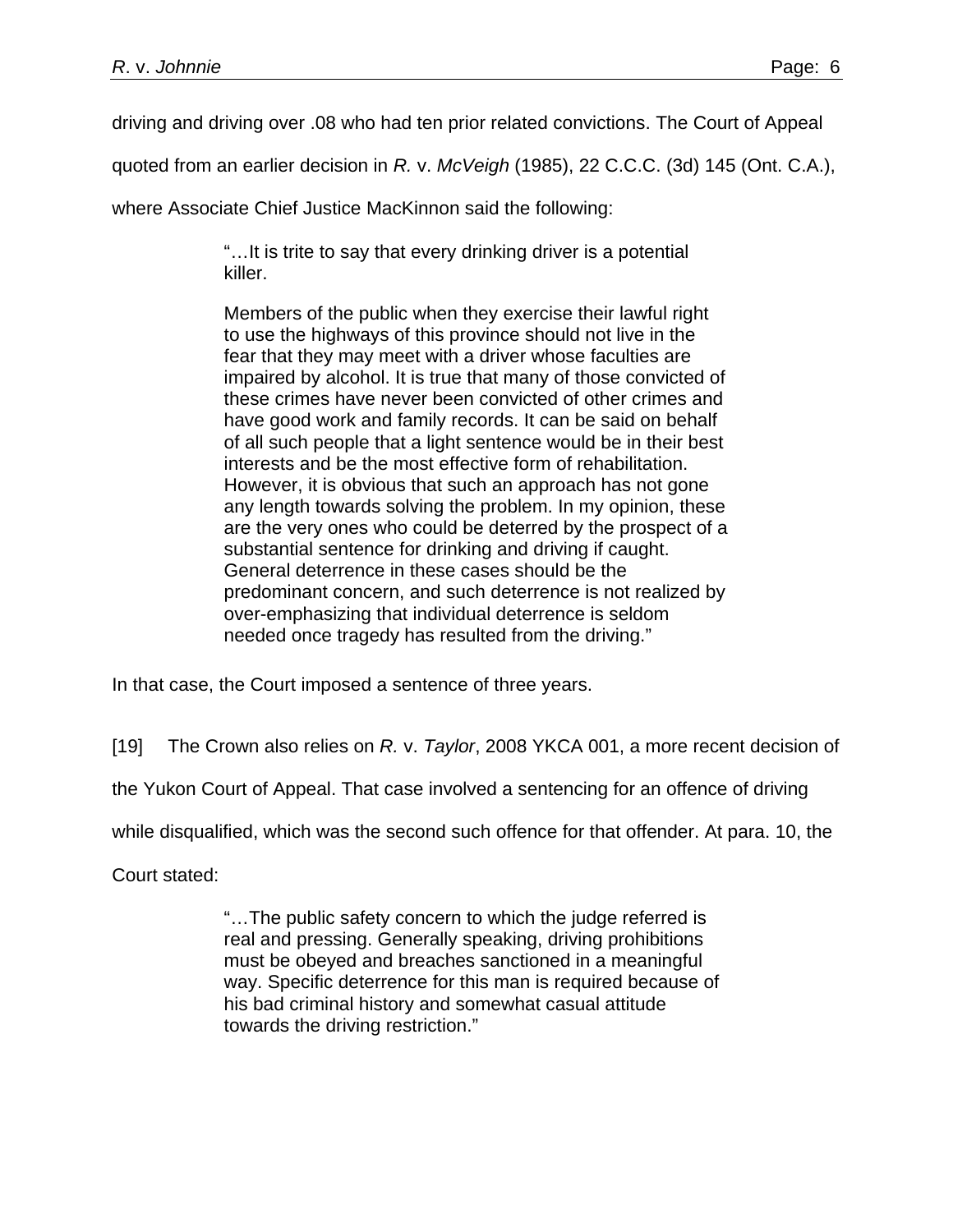In my view, those comments are applicable to Mr. Johnnie as well.

[20] The Crown also relies on *R.* v. *Roberts*, 2005 ABCA 11, a decision of the Alberta Court of Appeal involving a charge of fleeing a police officer in pursuit, but also one involving bodily harm, which is more serious than the similar offence with which Mr. Johnnie is charged. The Crown relies on this case as authority for the proposition that the charge of failing to stop for a police officer in pursuit should be given a consecutive sentence. Although that case involved the more aggravating offence of flight causing bodily harm, the Court's comments at paras. 33 and 34 are, nevertheless, relevant to Mr. Johnnie's circumstances:

> "Furthermore, flight causing bodily harm is a new separate crime. Why would anyone lead police on a chase if he had been doing nothing wrong when told to stop, and was not wanted by police? Why would he do it if he were driving his own vehicle with his own license plate? Flight then would be pointless. That rarely occurs. Usually drivers flee because they are either then committing another offence, or have clear evidence of another offence in their vehicle. Often the vehicle is stolen.

> To give concurrent sentences then would be to wipe out one of the offences, for all practical purposes. So long as the penalty given for flight were not larger, this would be a virtual judicial repeal of Parliament's new criminal flight crime. That would violate Parliament's strong message …. Alternatively, if the flight sentence were equal or higher, a concurrent sentence would wipe out the predicate offence which the criminal was fleeing, and so make the flight successful. It would reward flight, not punish it…"

[21] Defence counsel seeks a global sentence in the range of 24 to 30 months, less the 16 months agreed to as credit for Mr. Johnnie's time in remand. He notes that any sentence of 40 months or less will result in Mr. Johnnie remaining in custody at the Whitehorse Correctional Centre, because, as I understand it, the balance of the time to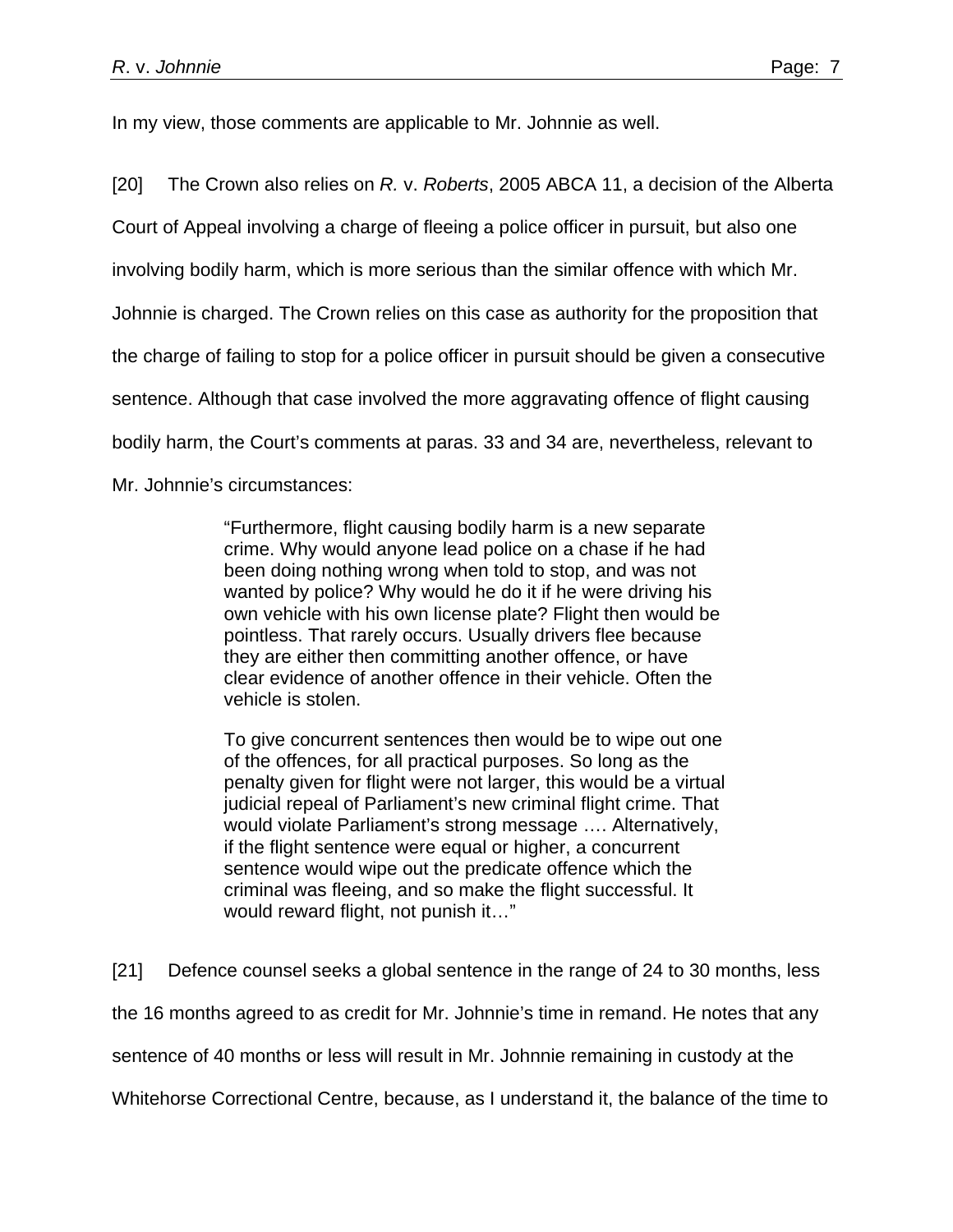be served after credit will not exceed two years. He notes that Mr. Johnnie wants to stay

in the Yukon Territory as he feels he is making progress while in jail. Not only is he

doing well with the White Bison program, but he also has a girlfriend here who

continues to support him, and is making contacts in anticipation of his eventual release.

[22] Defence says that s. 718.2(e) of the *Criminal Code* applies to this case to some degree. That section states:

. . .

"A court that imposes a sentence shall also take into consideration the following principles:

> (e) all available sanctions other than imprisonment that are reasonable in the circumstances should be considered for all offenders, with particular attention to the circumstances of aboriginal offenders."

I disagree with defence counsel on this point. *R.* v. *Wells*, 2000 SCC 10, a decision from the Supreme Court of Canada, stands for the proposition that where the offence is a serious one and the principles of denunciation and deterrence dominate the sentencing calculus, the appropriate sentence often will not differ between aboriginal and nonaboriginal offenders.

[23] Defence counsel referred to a number of cases in support of his proposed range of sentence. I find them all to be distinguishable, for a variety of reasons.

[24] The case of *R.* v. *Aubichon*, [1994] Y.J. No. 84, from the Territorial Court, involved an offender with only six prior related convictions and facts which did not include the type of bad driving or vehicle collision which is present in the case at bar.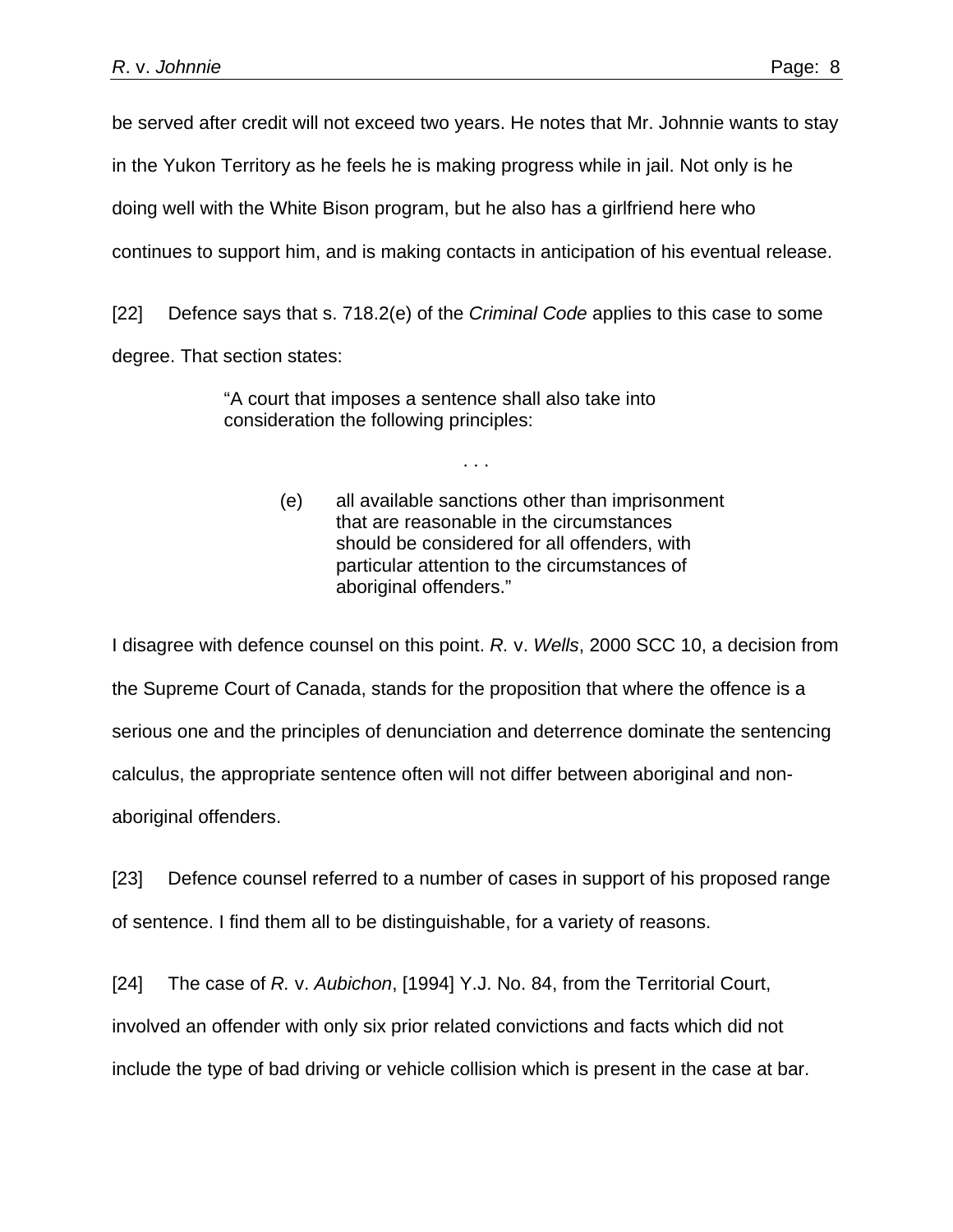[25] The case of *R.* v. *Brown*, 2006 YKTC 34, involved an offender with no prior drinking and driving convictions and who was half the age of Mr. Johnnie.

[26] The case of *R.* v. *Gill*, 2001 YKTC 46, had no element of dangerous driving in the facts.

[27] The case of *R.* v. *McLeod*, 2003 YKSC 70, also involved an accused who was half the age of Mr. Johnnie and had no prior convictions for drinking and driving.

[28] The case of *R.* v. *Munkedal*, [1998] Y.J. No. 24, involved an offender with only six priors for drinking and driving, plus a ten-year gap in his criminal record. There was no intentional conduct regarding the motor vehicle accident, such as there was in the case of Mr. Johnnie.

[29] Finally, the case of *R.* v. *Quock*, [1998] Y.J. No. 171, involved a 19-year-old offender who had entered guilty pleas at a relatively early stage and had no prior convictions for drinking and driving.

[30] I agree with the Crown's submissions on consecutive time for the driving while disqualified and failing to stop offences. However, I am also bound to keep in mind the totality of the jail sentence.

[31] There is only one thing which is stopping me from imposing a jail sentence which would result in Mr. Johnnie being sent down south to a federal penitentiary - that is the progress and benefit he is apparently receiving from the White Bison program. I understand this is a relatively new program which has been introduced at the Whitehorse Correctional Centre and that, although it borrows from the principles of the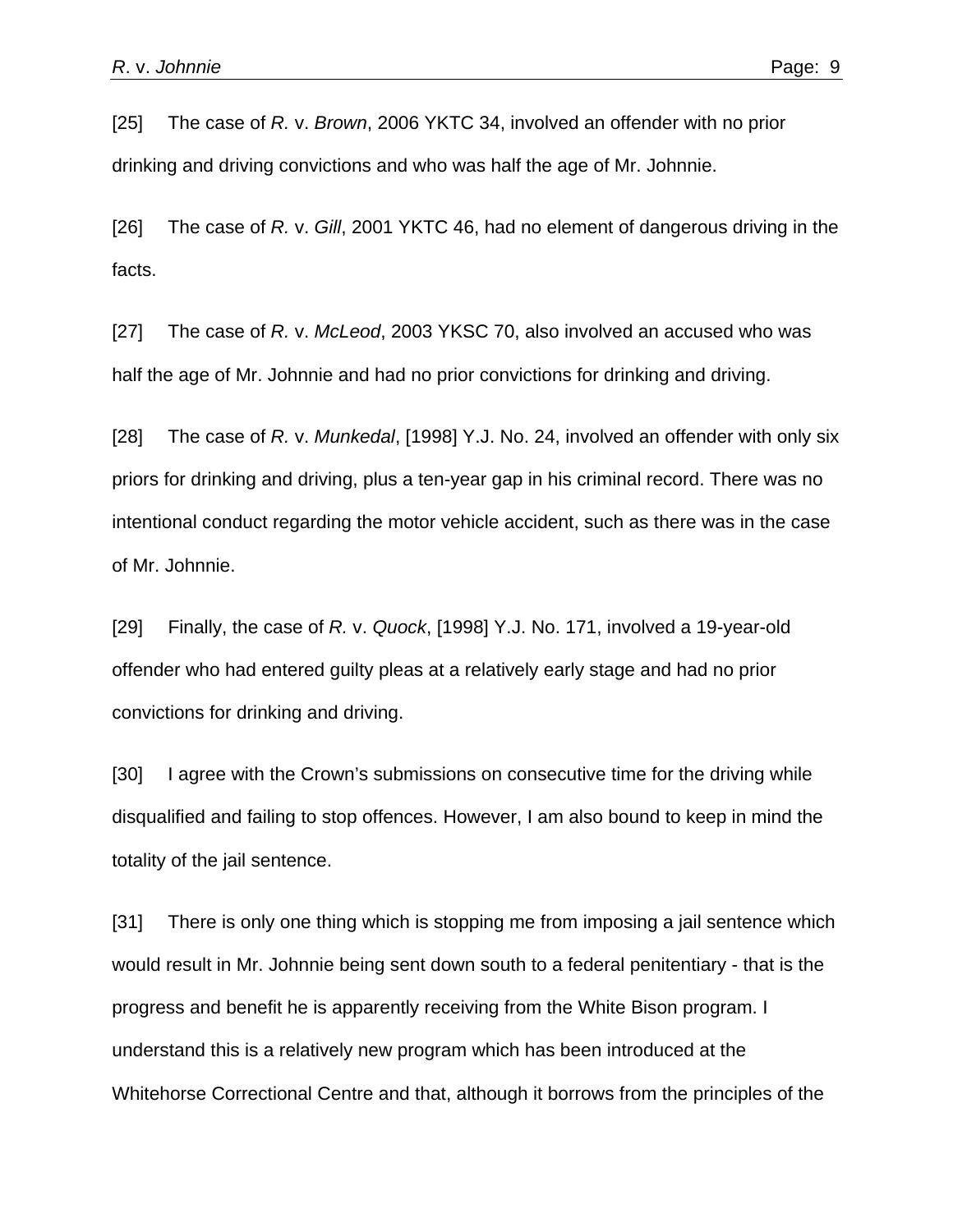12-step Alcoholics Anonymous program, it does so through the concept of the medicine wheel and is therefore more relevant to First Nations people suffering from addictions.

[32] While I may be going out on a limb here, and not losing sight of the fact that general deterrence and denunciation are the paramount principles of sentencing in this case, I must also keep in mind that eventually Mr. Johnnie will be released from jail. If he continues to drink and drive, sooner or later he is likely to kill someone. If there is any hope that he will stay sober when he gets back on the street, then that hope should be seized upon. I see a glimmer of such hope in the White Bison program. I do not know whether Mr. Johnnie would have access to that program, or something similar, in a federal penitentiary. Therefore, I intend to err on the side of caution and impose a sentence which will be globally denunciatory, but which will keep him in the Whitehorse Correctional Centre so that he can continue to receive the benefit of the White Bison program.

[33] Therefore, having considered the circumstances of the offences, those of the offender, and the purposes and principles of sentencing set out in s. 718 to 718.2 of the *Criminal Code*, I conclude that Mr. Johnnie should be sentenced as follows. On the charge of impaired driving, which is his 12th such conviction, a sentence of two years less a day. On that charge there will also be a mandatory driving prohibition of five years. On the charge of driving while disqualified I impose a jail sentence of eight months to be served consecutively. On the charge of failing to stop for a police officer in pursuit I impose a jail sentence of eight months to be served consecutively. On the charge of breaching his probation order, I impose a sentence of eight months to be served concurrently. By my calculations, this will result in a global sentence of 40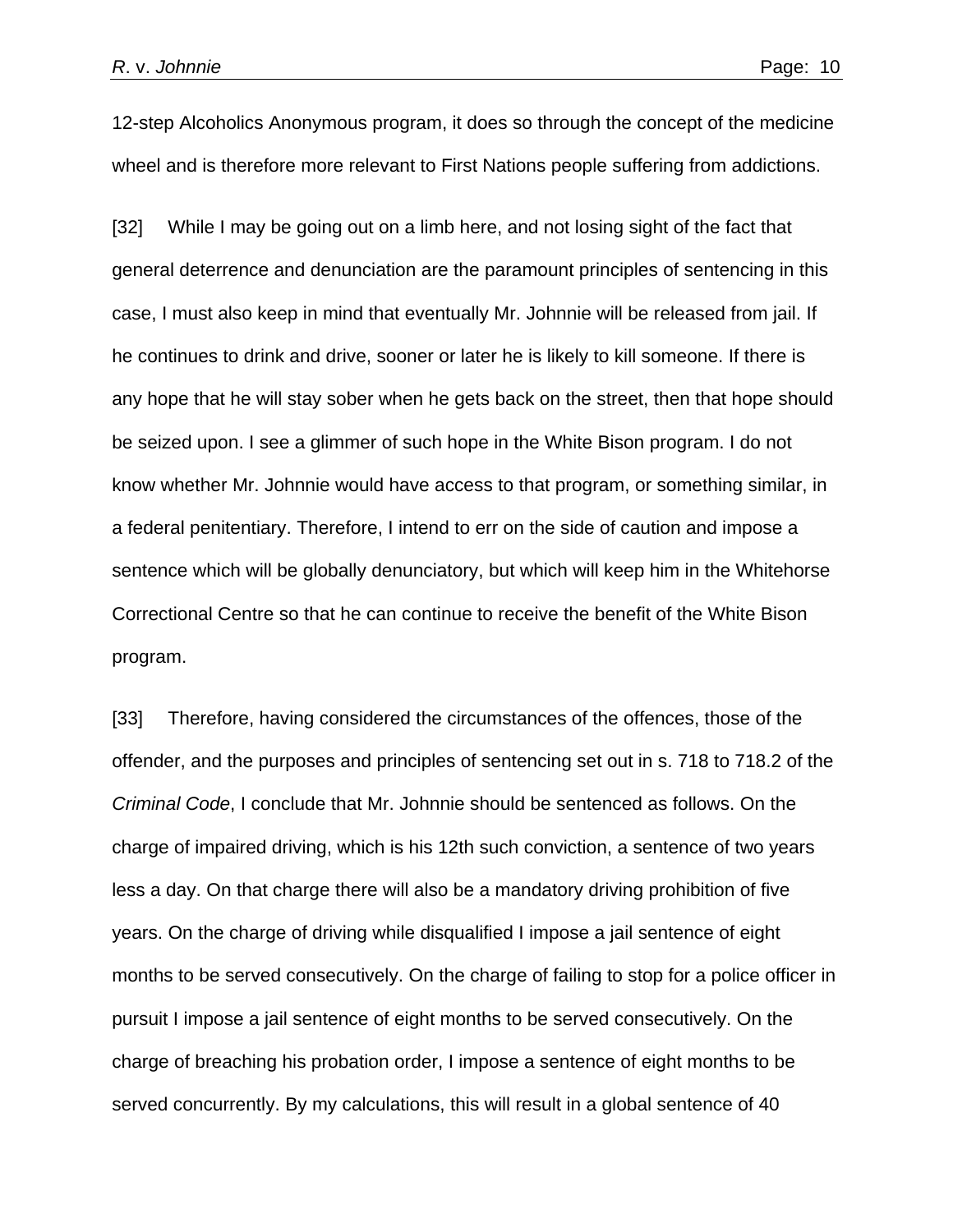months less one day, which should result in Mr. Johnnie being allowed to remain in custody at the Whitehorse Correctional Centre.

[34] I also order a secondary DNA warrant, requiring Mr. Johnnie to provide a DNA sample for analysis if required, pursuant to s. 487.051 of the *Criminal Code*.

[35] In the circumstances, the victim of crimes surcharge will be waived.

[36] Counsel, have I omitted anything?

[37] MR. KOMOSKY: My Lord, I believe you indicated that a five-year driving prohibition was mandatory. My understanding is that a driving prohibition is mandatory. The minimum would be one year. I would suggest five.

[38] THE COURT: I am sorry. If I stated it in that fashion, I did not intend to. That a driving prohibition is mandatory, I impose a five-year term.

[39] MR. KOMOSKY: Thank you.

[40] THE COURT: Anything else?

[41] MR. VAN WART: Nothing.

[42] THE COURT: Mr. Johnnie, good luck. Thank you.

#### (PROCEEDINGS CONCLUDED) (PROCEEDINGS RECONVENED)

- [43] MR. KOMOSKY: My apologies, My Lord, I neglected --
- [44] THE COURT: Just one second, before you go on. I neglected to